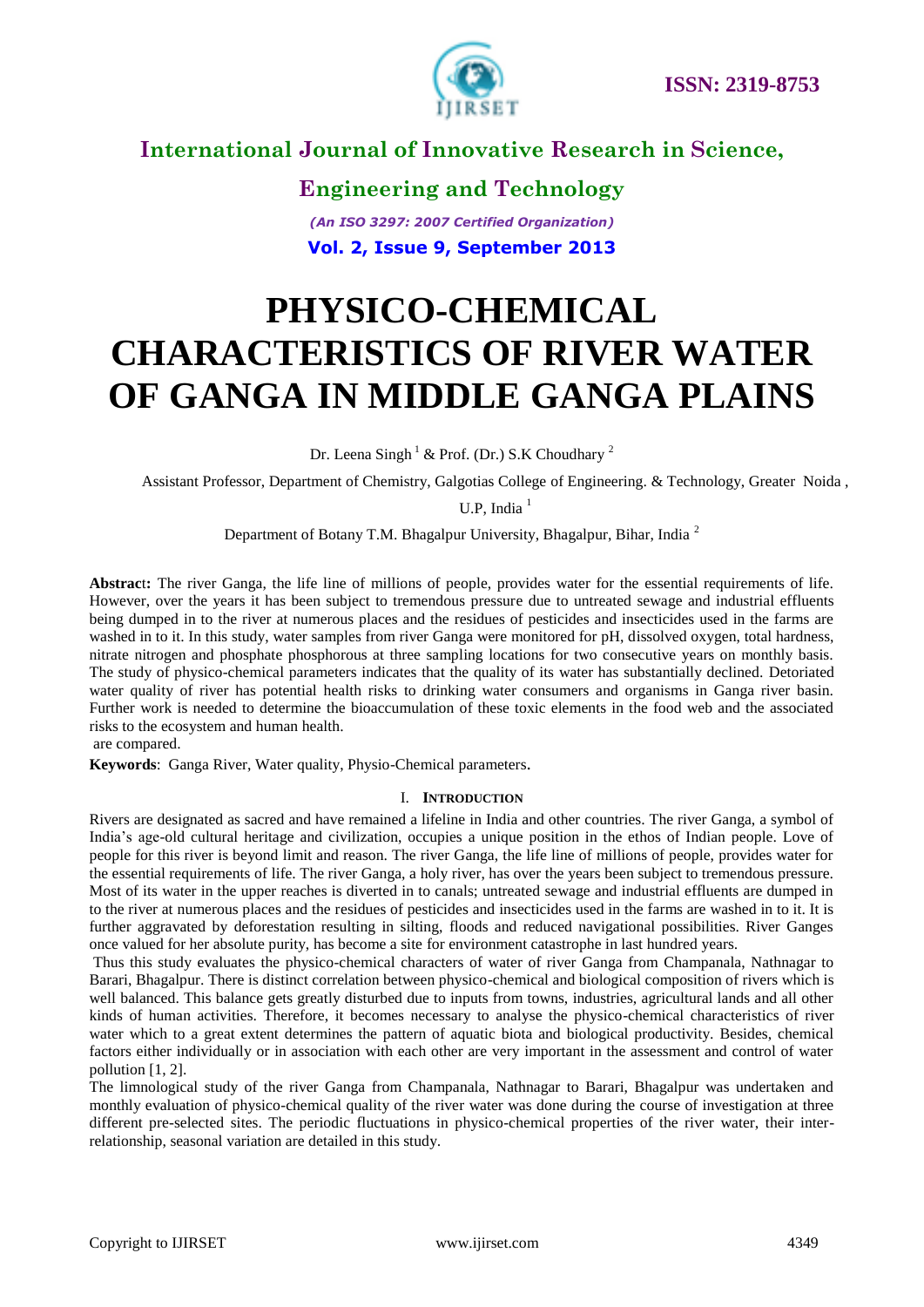

## **Engineering and Technology**

#### *(An ISO 3297: 2007 Certified Organization)* **Vol. 2, Issue 9, September 2013**

#### **II MATERIALS AND METHODS**

#### **Study Area**

The study area included the gangetic stretch in Bhagalpur starting from Champanala Nathnagar to Burning ghat Barari. (Fig.1& 2)

A total of three sampling locations were selected on the Southern bank of Jamania river channel and Ganga depending upon the presumed water quality and extent of pollution. They were Champanala (site I, upstream), Mond ghat (site II, midstream) and Burning ghat (Site III, downstream).



**Fig. 1 Satellite Imagery of River Ganga in Nathnagar-Bhagalpur Stretch (Bihar)**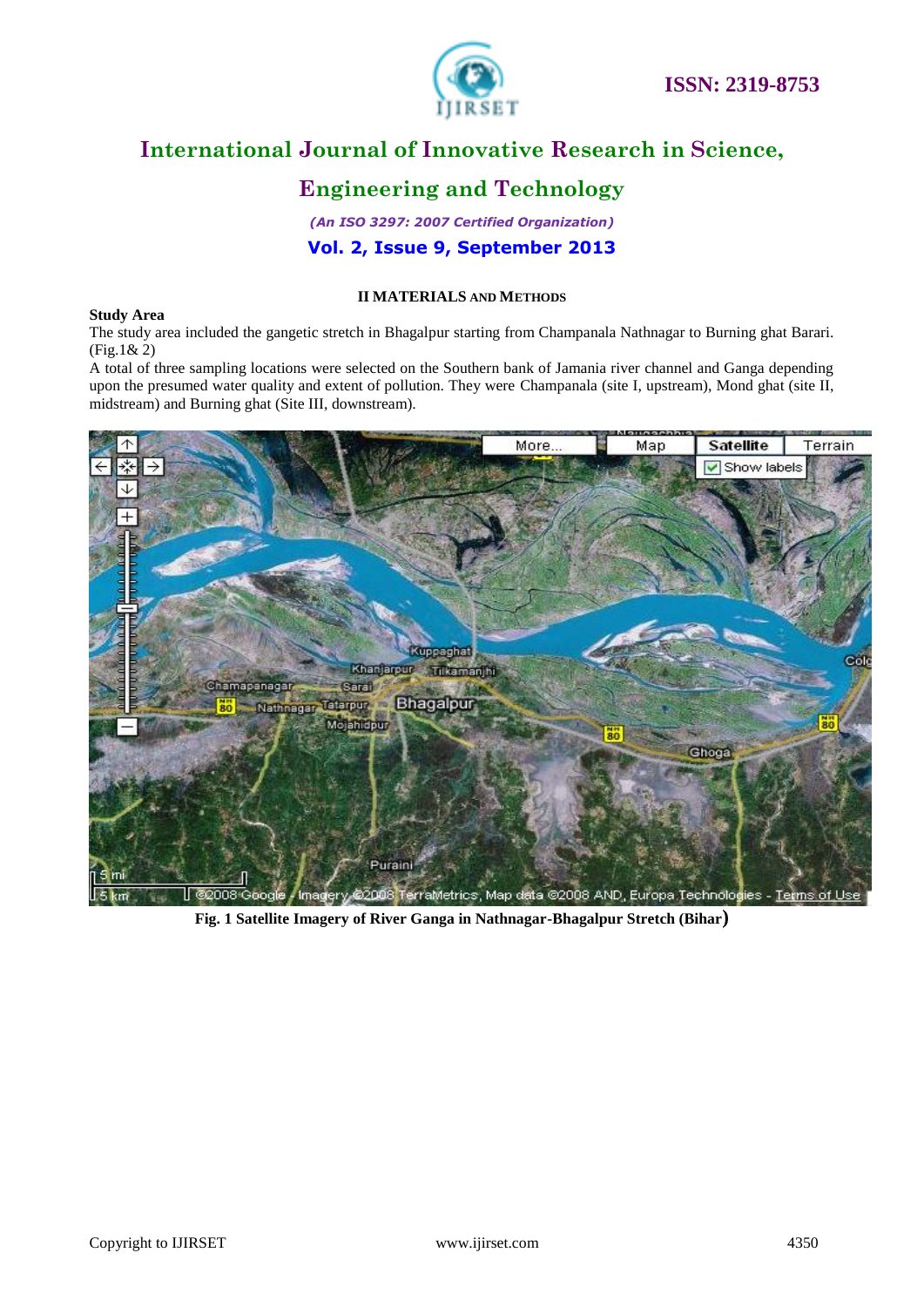

### **Engineering and Technology**

*(An ISO 3297: 2007 Certified Organization)* **Vol. 2, Issue 9, September 2013**



#### **Sample Collection**

Analysis of certain Physico-chemical parameters like pH, dissolved oxygen (DO), total hardness (TH), phosphatephosphorous (PO<sub>4</sub>-P), nitrate-nitrogen (NO<sub>3</sub>-N), of water samples collected from of river Ganga at pre selected sites at Bhagalpur was done at monthly intervals between 8.00 and 11.00 hours. Water samples were brought to the laboratory in Pyrex glass specimen bottles. Parameters like pH and dissolved oxygen were estimated at the spot immediately after the collection of the samples whereas water analysis relating to other chemical factors was done in the laboratory. Each sample was subjected to the concerned analytical (gravimetric/ volumetric/ calorimetric) procedure and the mean value of three observations was taken.

For determining the different physico-chemical characteristics of water Standard Methods for Examination of Water and Wastewater [3], was followed.

#### **III. RESULTS AND DISCUSSION**

An account of monthly value of different factors evaluated at sites I to III is depicted in Tables 1. The average seasonal variations in physico-chemical factors have been presented in Figs. 3 -7.

#### **Hydrogen Ion Concentration (pH)**

pH fluctuated between 6.2 to 8.5, 6.2 - 8.3 and 6.2 to 8.3 at sites I to III respectively. The seasonal variation of pH of water ranged from 6.7 to 7.8 with the peak in monsoon months and lowest in summer months at site I and site III respectively in the next year. However, overall lower pH values were observed in winter months. The pH value of Ganga water falls between slightly acidic to moderately alkaline in the present study which is well within the permissible limit of pH (6.5 to 8.5 for multiple uses of water) as prescribed by [4].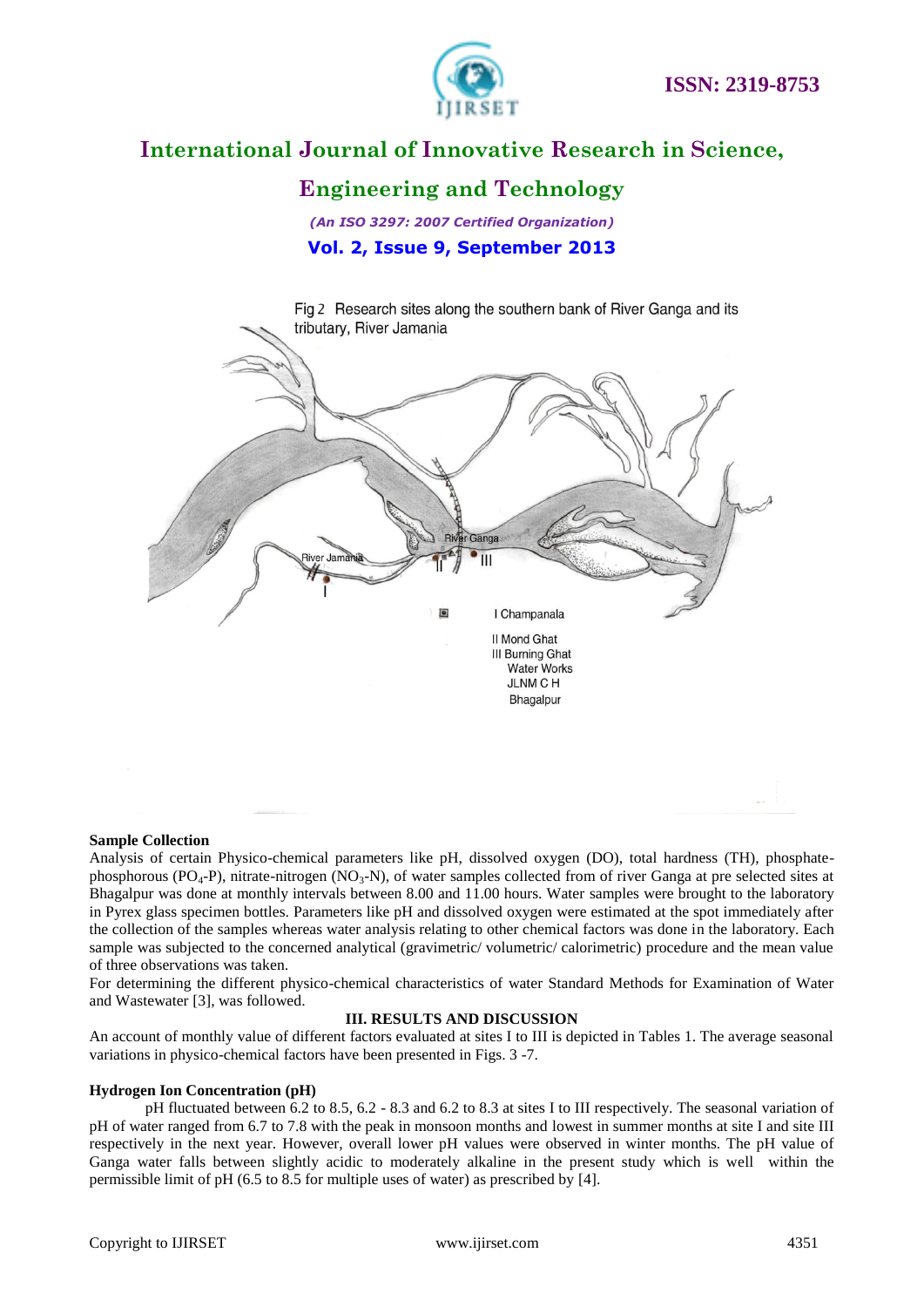

### **Engineering and Technology**

*(An ISO 3297: 2007 Certified Organization)* **Vol. 2, Issue 9, September 2013**

According to Hutchinson [5] in most of the instances where the water is neither very acidic nor very alkaline, the pH is regulated by the  $CO_2$ -HCO<sub>3</sub> system. The relatively higher values of pH in monsoon months coinciding with maxima of total rainfall may be attributed to the considerable dilution of water which increased the buffering effects of the systems. The river water seems to possess high buffering capacity as evidenced by pH fluctuation within a narrow range. pH was positively correlated to Total hardness and Nitrate-Nitrogen at site I, the values being significant at 5% and 1% respectively.

#### **Dissolved Oxygen (DO)**

Dissolved Oxygen content of the water varied from 3.2 to 9.2 ppm, 2.4 to 8.4 ppm, and 4.0 to 8.2 ppm at sites I to III respectively. It was high during the winter as well as in monsoon months with the maxima at site I (9.2 ppm). Its concentration declined gradually touching a minimum level during summer months at all the sites. Site II registered lower  $(2.4 - 8.4$  ppm) and site I higher DO content  $(4.5 - 9.2$  ppm) except that of 3.2 ppm in June, during the study period. The minimum concentration was recorded in summer in almost all the sites.

It is clear from the result that there was a low DO concentration during the summer months at almost all the sites that might be due to dependence of DO on temperature [6, 7]. They also made similar observations while studying physico-chemical factors of river and lake waters. The minimum level of DO at site III during rainy season might be due to turbidity effect which minimized the dissolve oxygen content or due to inflow of more town sewage with less oxygen content. Welch, Rattner and Blum [8, 9,10], also reported the reduction of oxygen contents due to the entry of drainage water. Talling [11], also made similar observation while studying the ecology of river Nile. Highest concentration of DO was recorded during winter month (9.2 ppm); this might be due to low water temperature. Lowest DO content in the month of June and July is much below the critical values assigned by BIS [4] i.e. 6 mgl<sup>-1</sup>. This might be due to increased respiration of plants, animals and aerobic bacteria and decay and decomposition of organic matter. Most of the causes of oxygen reduction mentioned above act simultaneously. The dissolve oxygen content was below as well as above the permissible limit assigned by BIS[4], at almost all the sites and in all the seasons. However, no definite correlationship between dissolved oxygen and other physico-chemical parameters were established. From the results of the present study, it appears that temperature is the factor which influences DO directly. DO does not have any direct bearing on the health risks of humans but can predict the water quality of the system.

#### **Total Hardness (TH)**

Total hardness ranged from 90 to 200 ppm, 123 to 180 ppm and 93.5 to 172.5 ppm at sites I to III respectively. It varied from 90 to 200 ppm. The seasonal behaviors of TH were more or less similar at all the sites. It was lowest at site I (90 ppm) and even highest at site I (200 ppm) in winter and monsoon respectively.

The hardness of water is not a pollution indicator parameter but indicates water quality mainly in terms of  $Ca^{2+}$ and  $Mg^{2+}$ . Water with less than 75 mgl<sup>-1</sup> (or ppm) of CaCO3 is considered soft and above 75 mgl<sup>-1</sup> (or ppm) of CaCO<sub>3</sub> as hard  $[12]$ . TH values crosses the WHO limit of 100 mgl<sup>-1</sup> (or ppm)  $[13]$ , in almost all months at all the sites, indicating that it may affect the potability of water and indicating that water of all sites as fairly hard. However, it may not be harmful from human health point of view.  $CO<sub>2</sub>$  reacts more readily with calcium and magnesium and convert them in to soluble bicarbonates and this probably accounts for the higher values of the total hardness. The higher value of total hardness in rainy season and in some months of winter may be assumed to result from poor dilution owing to low precipitation rate. The lower values of TH in some months of summer season may be assumed that in the absence of carbon dioxide in free form, some of the half bound carbon  $(HCO<sub>3</sub>)$  gets channelized in to bound form  $(CO<sub>3</sub>)$ , thus resulting in low bicarbonate values. TH was positively correlated to pH at site I and DO at site II in the second year.

#### **Phosphate- Phosphorus**  $(PO_4 - P)$

The variation in phosphate content of water ranged from 0.009 to 0.97 ppm, 0.021 to 0.117 ppm and 0.012 to 0.110 ppm at sites I to III respectively. It varied in the range of 0.009 to 0.117 ppm. Lower values were recorded during summer months except that of at site I and higher in rainy as well as winter months.

 $PQ_4 - P$  comes mainly from sewage, household effluents and detergents in to these water bodies. It is one of the most important nutrients for the growth of algal flora [14, 15(a, b),16]. The concentration of  $PQ_4 - P$  showed periodic fluctuations at different sites. The minimum concentration at site I i.e. 0.009 ppm might be due to growth of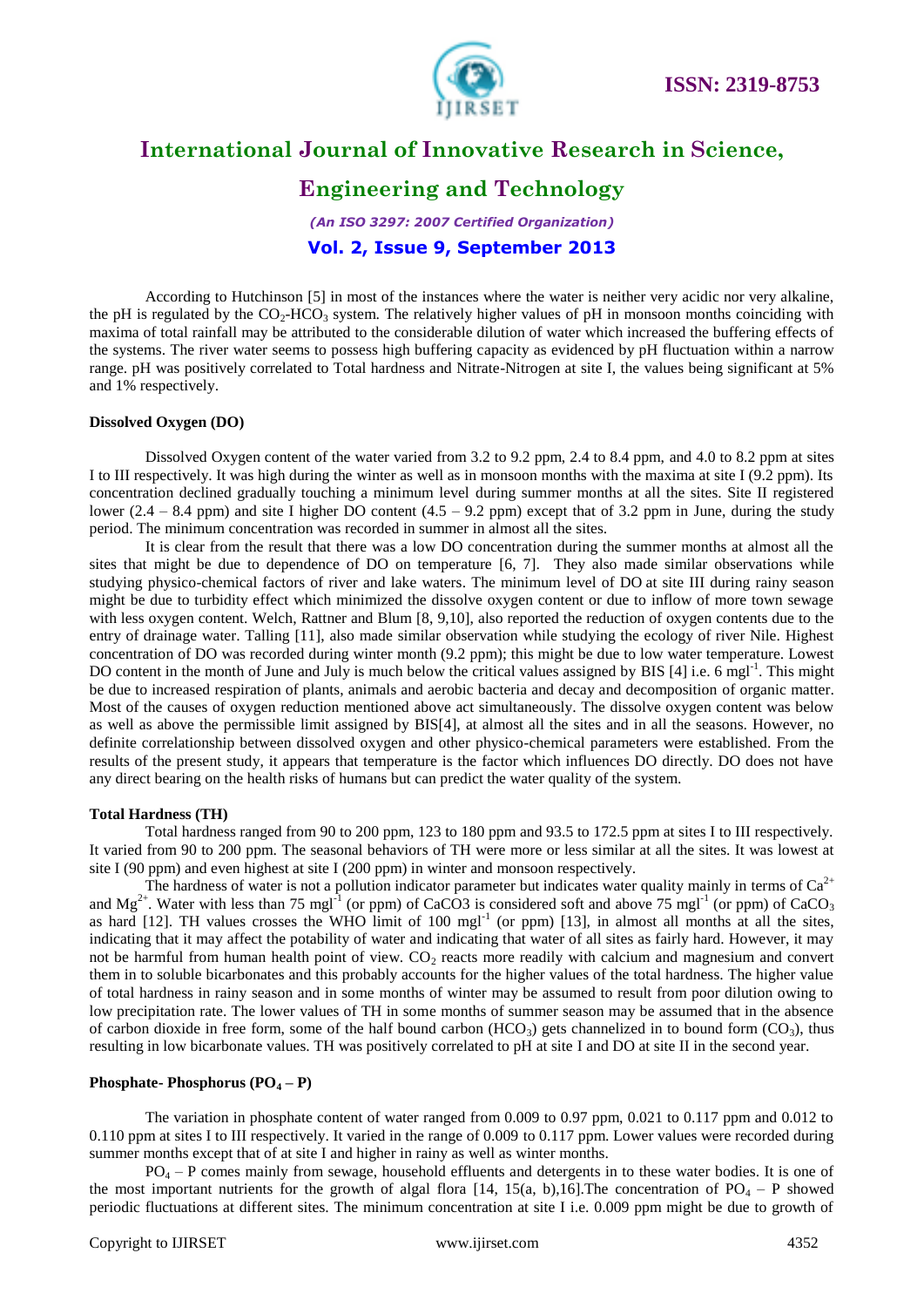

### **Engineering and Technology**

*(An ISO 3297: 2007 Certified Organization)* **Vol. 2, Issue 9, September 2013**

maximum phytoplankton at that time. Similar conclusion was made by [17, 18, 19, 20, 21, 22, 23]. However overall the increase in phosphorous content at site I in all season and at site II in rainy season may be possibly due to regeneration of phosphorous from the bottom as also reported by [18]. An average increase in phosphorous contents during rainy season at all the sites might be possibly due to inflow of water, rich in colloidal clay particles containing various salts from extraneous sources [24]. PO<sub>4</sub> – P was positively correlated to DO at site II in both the years of study.

#### **Nitrate- Nitrogen**  $(NO<sub>3</sub> – N)$

Nitrate content of the water varied from 0.021 to 0.116 ppm, 0.021 to 0.098 ppm and 0.016 to 0.110 ppm at sites I to III respectively. It varied in the range of 0.016 to 0.116 ppm. Its concentration was low in summer and high in rainy season except that of at site II which registered higher concentration in winter months.  $NO<sub>3</sub>$  content was lowest at site III  $(0.016$  ppm) in April, month and highest at site I $(0.116$  ppm) in the month of November.

Nitrogen content of water is of great significance for the algal growth. During rainy season its concentration was comparatively higher except that of at site II. The chief source of nitrogen in the river water is the decomposed organic matter due to microbial population. Besides, rain washings and the rain water also contribute substantially towards the supply of nitrogen. Mordy [25] reported that rain water could supply  $0.20 - 0.28$  ppm of nitrates.  $0.01 -$ 0.25 ppm of nitrate-nitrogen was established in rain water [24]. Even though rainfall is a consistent source of combined nitrogen, yet its concentration varies greatly with geographical conditions of the area [26].  $NO<sub>3</sub> - N$  content was low in summer, this might be due to its rapid rate of consumption by the phytoplankton. Singh, Pahwa and Mehrotra , Wang and Evans and Edmondson [18,27,19,20] also made similar observations.  $NO_3 - N$  was positively correlated to pH at site I in the first year of study.

| <b>Sites</b> | Parameters | Jan.    | Feb.  | Mar.    | Apr.  | May   | Jun.  | Jul.  | Aug.  | Sept. | Oct.  | Nov.  | Dec.  |
|--------------|------------|---------|-------|---------|-------|-------|-------|-------|-------|-------|-------|-------|-------|
|              | pH         | 6.5     | 6.3   | 6.2     | 7.0   | 7.3   | 7.5   | 7.5   | 7.4   | 7.8   | 8.0   | 8.2   | 7.9   |
|              | DO         | $7.2\,$ | 6.8   | $7.5\,$ | 8.0   | 5.8   | 4.5   | 4.7   | 7.0   | 6.6   | 9.2   | 8.2   | 7.8   |
|              | TH         | 90.0    | 112.0 | 113.8   | 117.0 | 130.0 | 120.0 | 128.2 | 144.6 | 178.0 | 182.0 | 168.0 | 115.0 |
|              | $PO4-P$    | 0.009   | 0.110 | 0.121   | 0.096 | 0.98  | 0.126 | 0.133 | 0.130 | 0.130 | 0.138 | 0.97  | 0.098 |
| <b>Sites</b> | $NO3-N$    | 0.037   | 0.038 | 0.021   | 0.026 | 0.028 | 0.021 | 0.052 | 0.068 | 0.072 | 0.086 | 0.058 | 0.048 |
| 1            | pH         | 6.5     | 6.3   | 6.2     | 7.0   | 7.3   | 7.5   | 7.5   | 7.4   | 7.8   | 8.0   | 8.2   | 7.9   |
|              | <b>DO</b>  | 7.2     | 6.8   | 7.5     | 8.0   | 5.8   | 4.5   | 4.7   | 7.0   | 6.6   | 9.2   | 8.2   | 7.8   |
|              | <b>TH</b>  | 90.0    | 112.0 | 113.8   | 117.0 | 130.0 | 120.0 | 128.2 | 144.6 | 178.0 | 182.0 | 168.0 | 115.0 |
|              | $PO4-P$    | 0.009   | 0.110 | 0.121   | 0.096 | 0.98  | 0.126 | 0.133 | 0.130 | 0.130 | 0.138 | 0.97  | 0.098 |
|              | $NO3-N$    | 0.037   | 0.038 | 0.021   | 0.026 | 0.028 | 0.021 | 0.052 | 0.068 | 0.072 | 0.086 | 0.058 | 0.048 |
|              | pH         | 6.2     | 6.2   | 6.4     | 7.2   | 7.2   | 7.5   | 7.5   | 7.1   | 7.4   | 7.8   | 7.5   | 7.5   |
|              | DO.        | 5.6     | 5.2   | 6.4     | 6.3   | 4.2   | 3.0   | 6.0   | 6.8   | 8.2   | 7.6   | 6.3   | 8.4   |
|              | TH         | 140     | 144   | 126     | 123   | 130   | 132   | 138   | 142   | 152   | 180   | 144   | 166   |
|              | $PO4-P$    | 0.069   | 0.061 | 0.072   | 0.021 | 0.026 | 0.030 | 0.082 | 0.076 | 0.098 | 0.082 | 0.076 | 0.060 |
| <b>Sites</b> | $NO3-N$    | 0.076   | 0.071 | 0.048   | 0.030 | 0.023 | 0.024 | 0.038 | 0.040 | 0.052 | 0.048 | 0.038 | 0.50  |
| $\mathbf{I}$ | pH         | 7.1     | 6.8   | 6.3     | 6.5   | 8.0   | 7.5   | 7.3   | 8.3   | 8.2   | 7.8   | 6.9   | 7.0   |
|              | DO         | 6.2     | 6.4   | 6.8     | 5.6   | 7.2   | 2.4   | 3.8   | 8.4   | 7.8   | 7.6   | 6.8   | 6.4   |
|              | TH         | 135.6   | 148.0 | 153.2   | 163.4 | 164.0 | 162.0 | 139.2 | 140.0 | 168.0 | 178.0 | 162.0 | 169.0 |
|              | $PO4-P$    | 0.078   | 0.068 | 0.072   | 0.046 | 0.034 | 0.036 | 0.082 | 0.113 | 0.126 | 0.117 | 0.082 | 0.063 |
|              | $NO3-N$    | 0.093   | 0.098 | 0.062   | 0.038 | 0.04  | 0.021 | 0.026 | 0.061 | 0.070 | 0.059 | 0.041 | 0.058 |

#### **Table 1: Monthly Physico-chemical characteristics of Ganga river water at Champanala (Site I), Mond ghat (Site II) and Burning ghat (Site III) at Bhagalpur**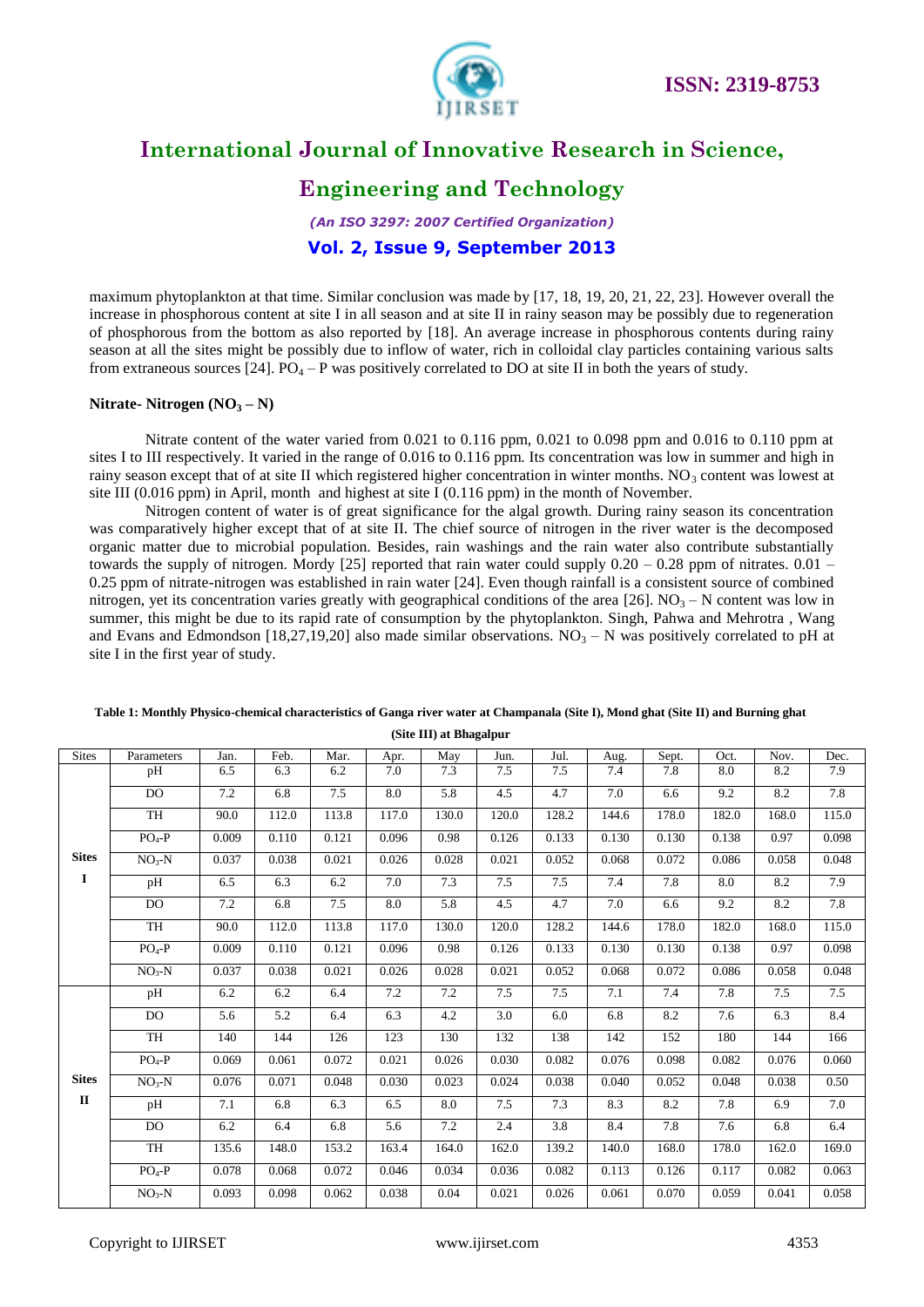



### **Engineering and Technology**

*(An ISO 3297: 2007 Certified Organization)* **Vol. 2, Issue 9, September 2013**

|              | pH             | 6.8   | 7.0   | 7.1   | 7.4   | 7.4   | 7.5   | 7.8   | 8.0   | 7.6   | 7.3   | 7.2   | 7.6   |
|--------------|----------------|-------|-------|-------|-------|-------|-------|-------|-------|-------|-------|-------|-------|
|              | DO             | 7.0   | 7.8   | 8.0   | 8.2   | 6.3   | 4.0   | 4.4   | 5.8   | 6.6   | 6.0   | 6.2   | 6.7   |
|              | <b>TH</b>      | 110.3 | 114.4 | 93.5  | 116.2 | 117   | 122   | 131.2 | 122.4 | 134.1 | 122.2 | 130   | 148.5 |
|              | $PO4-P$        | 0.098 | 0.088 | 0.068 | 0.052 | 0.039 | 0.025 | 0.078 | 0.098 | 0.088 | 0.06  | 0.073 | 0.081 |
| <b>Sites</b> | $NO3-N$        | 0.039 | 0.038 | 0.30  | 0.016 | 0.022 | 0.044 | 0.062 | 0.072 | 0.078 | 0.078 | 0.072 | 0.050 |
| Ш            | pH             | 6.2   | 6.5   | 6.5   | 6.8   | 7.5   | 7.5   | 7.5   | 8.3   | 7.8   | 6.8   | 7.0   | 7.2   |
|              | D <sub>O</sub> | 6.8   | 7.2   | 7.8   | 6.8   | 6.4   | 4.0   | 5.8   | 8.1   | 7.2   | 6.5   | 6.8   | 6.2   |
|              | TH             | 116.0 | 126.4 | 121.0 | 116.8 | 120.0 | 126.0 | 134.3 | 128.0 | 140.5 | 168.0 | 172.5 | 150.0 |
|              | $PO4-P$        | 0.088 | 0.076 | 0.072 | 0.068 | 0.034 | 0.012 | 0.062 | 0.070 | 0.058 | 0.077 | 0.098 | 0.110 |
|              | $NO3-N$        | 0.022 | 0.025 | 0.031 | 0.028 | 0.022 | 0.020 | 0.051 | 0.068 | 0.063 | 0.059 | 0.050 | 0.053 |

DO = Dissolved oxygen, TH = Total hardness, PO<sub>4</sub>-P = Phosphate – phosphorous, NO<sub>3</sub>. N = Nitrate-nitrogen except pH all values in ppm (Analysis done at *Environmental Biology Lab*. University Dept. of Botany T. M. Bhagalpur University)



**Fig.3: Average Seasonal Variation in pH of Ganga Water**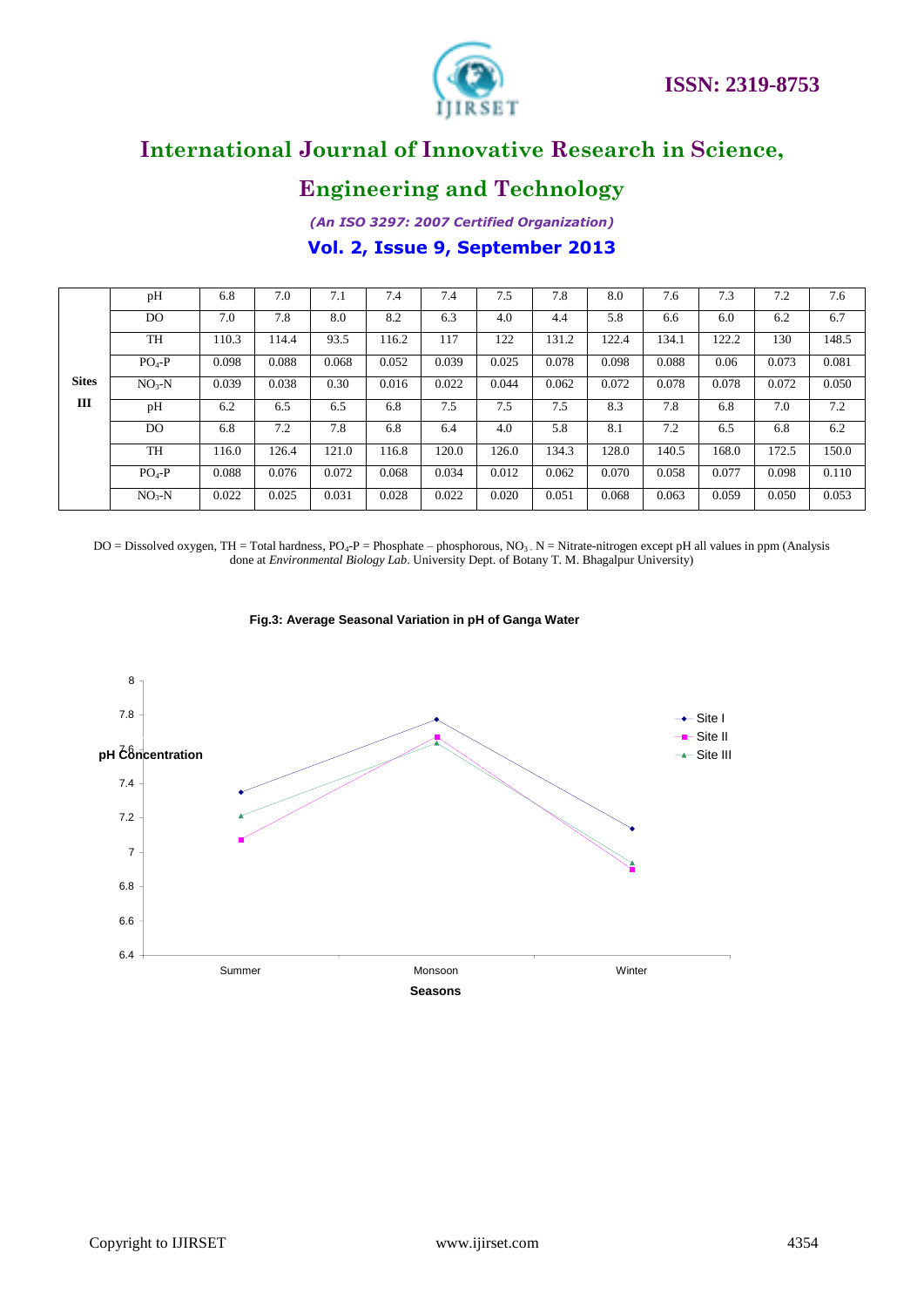

### **Engineering and Technology**

*(An ISO 3297: 2007 Certified Organization)* **Vol. 2, Issue 9, September 2013**

**Fig.4: Average Seasonal Variations in DO of Ganga Water** 





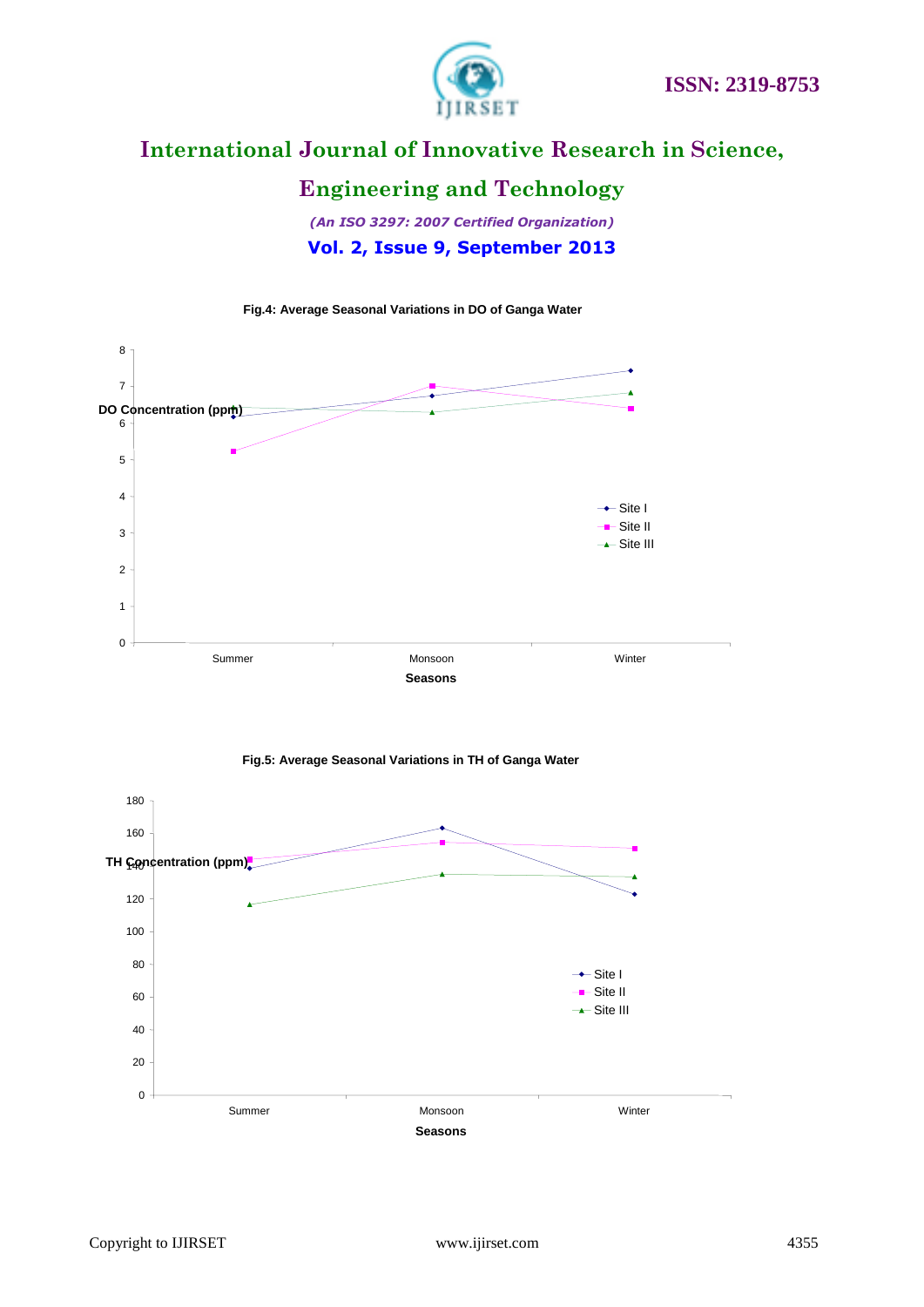

### **Engineering and Technology**

*(An ISO 3297: 2007 Certified Organization)* **Vol. 2, Issue 9, September 2013**



**Fig.6: Average Seasonal Variations in PO<sup>4</sup> -P of Ganga Water**